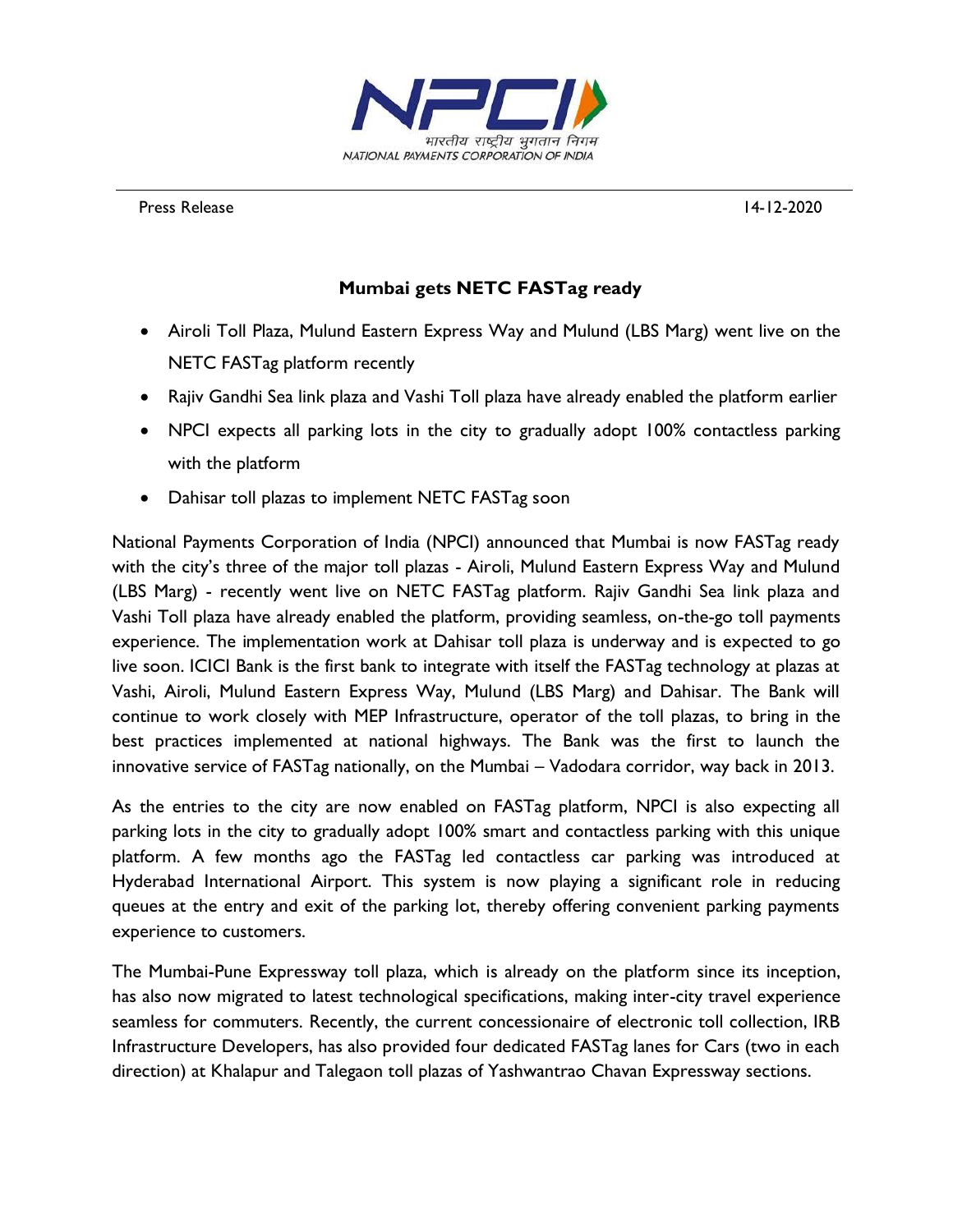**Mr. Vijay Waghmare IAS (JMD, MSRDC)** said, "Maharashtra State Road Development Corporation (MSRDC) has pioneered in furthering the NETC FASTag solution since inception of the programme. Mumbai-Pune expressway, Satara-Kagal, and now Sea Link & Mumbai Entry Point plazas are running on the NETC FASTag solution. We look forward to enable the Dahisar toll plaza, post metro work completion. This will make Mumbai city the first city to go completely cashless across all tolls. Our next step is to increase the penetration of FASTags. This digital transformation will introduce transparency and ensure complete contactless and safe travel for the commuter. MSRDC requests all commuters to install FASTags on their vehicles and ensure sufficient cash balance in the FASTag".

**Mr. Sudipta Roy, Business Head, ICICI Bank** said, "We, at ICICI Bank, are proud to be associated with the integration of FASTag technology at Mumbai toll plazas The FASTag implementation at these toll plazas is helping millions of commuters to zip through the plazas without stopping to pay toll. We are also collaborating with various partners to implement FASTag at malls and airports. As part of this, we are working with NPCI to deploy FASTagbased contactless parking solution at malls and airports across key cities in the country. We have already implemented this facility at the GMR Hyderabad International Airport."

**Abhijit Kamalapurkar, Head – Transaction Banking, IDFC FIRST Bank**, said, "Contactless payments are on the rise with commuters rapidly shifting to everything digital. At IDFC FIRST Bank, we are using innovative technologies that make payments simpler, faster and safer for commuters. The IDFC FIRST FASTag is enabling thousands of commuters to pay onthe-go across multiple touchpoints. The onboarding process for FASTag is also made seamless and completely digitized so that commuters can buy tags from the comfort of their homes. We are pleased to partner MSRDC and NPCI in an initiative that embraces technology and brings huge convenience to commuters in the maximum city."

**Ms. Praveena Rai, COO, NPCI** said, "Implementation of FASTag on nearly all the toll plazas of Mumbai demonstrates awareness and acceptance of FASTag among millions of commuters. We are glad to see rapid adoption of FASTag in the city which is offering safe and contactless toll payments experience to commuters. We are also looking at enabling parking lots with FASTag. With gaining momentum of FASTag across the country, we are confident that it will scale newer heights. We at NPCI are constantly working towards not only enhancing toll transactions experience for commuters but also making their car parking payments completely safe and contactless with the interoperability of FASTag."

In November 2020, the transaction count of NETC FASTag stood at 124.88 million with transaction value Rs. 2102.02 crore, compared to 122.36 million transactions worth Rs. 2137.16 crore in October 2020.

NETC FASTag is a simple to use, reloadable tag fixed on the windscreen of a vehicle which enables automatic deduction of toll charges from the linked prepaid or savings account while